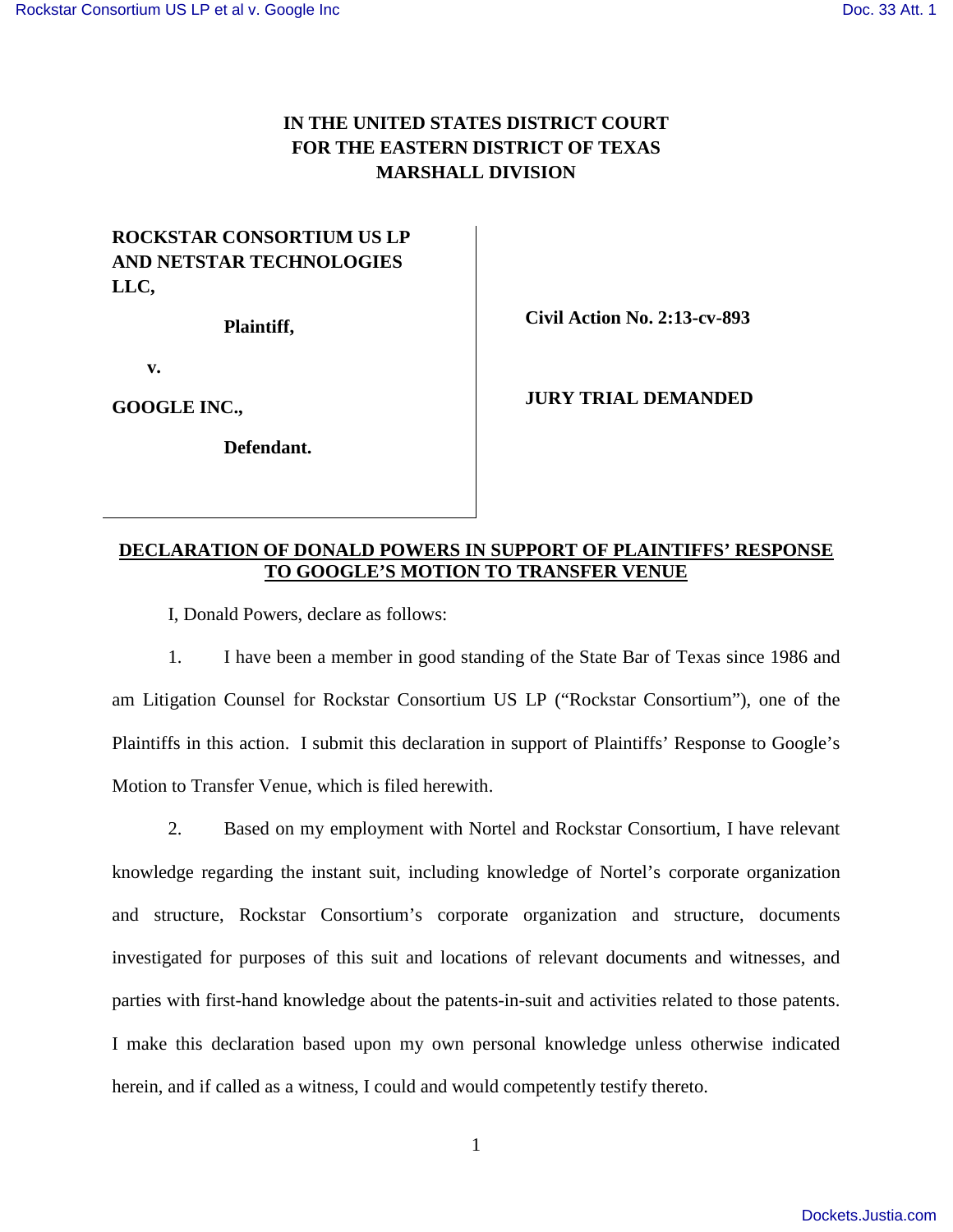3. Prior to my employment with Rockstar Consortium, I worked for Nortel for over 13 years as Senior Counsel in the Richardson, Texas office. I began my employment with Nortel on February 2, 1998 and left the company in April 2011. I joined Rockstar Consortium in January 2012.

4. I currently reside in Richardson, Texas, in the Eastern District of Texas, where I have lived for 17 years.

5. Rockstar Consortium and NetStar Technologies LLC ("NetStar") are the assignee and the exclusive licensee, respectively, of the patents-in-suit, which were previously held by Nortel.

6. At the time Nortel filed for bankruptcy, its international headquarters was located in Ontario, Canada, and Nortel's United States headquarters was located at 2221 Lakeside Boulevard in Richardson, Texas—less than one mile from the border of the Eastern District of Texas. This location was referred to as the Lakeside campus.

7. The Lakeside campus encompassed over 800,000 square feet of office space, including two office buildings. At its peak around the year 2000, when the first of the patents-insuit issued, a little fewer than 10,000 employees worked for Nortel in the Dallas area, many of whom lived in the Eastern District of Texas.

8. In January 2009, at the time Nortel declared bankruptcy, approximately over 2,000 employees worked at Nortel's office in Richardson.

9. The equity owners of Rockstar Consortium are Apple Incorporated ("Apple"), BlackBerry Corporation ("BlackBerry"), Ericsson Incorporated ("Ericsson"), Microsoft Corporation ("Microsoft"), and Sony IPLA Holdings Inc. ("Sony").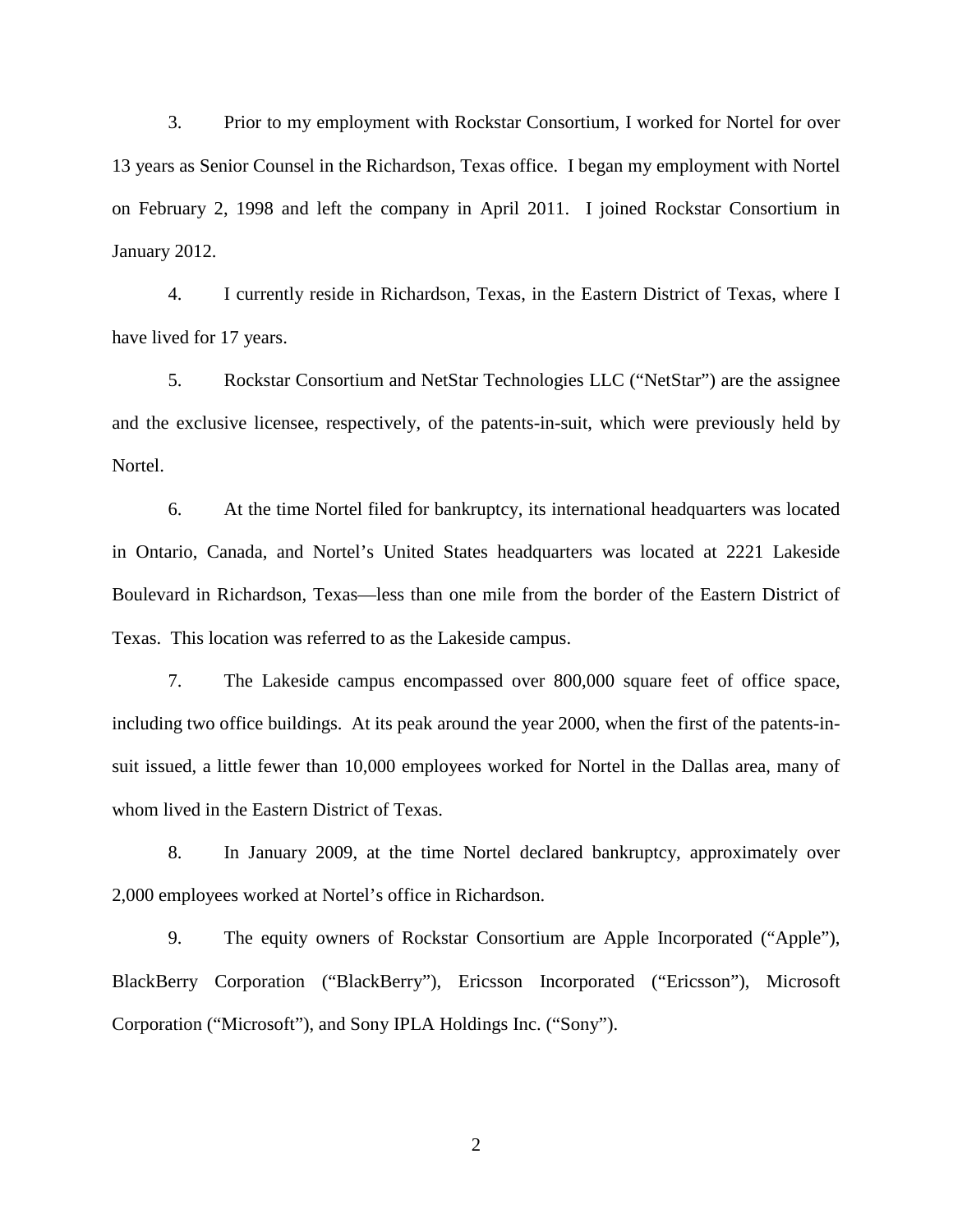10. BlackBerry and Ericsson have their United States headquarters in the Dallas area. BlackBerry's United States headquarters is in Irving, Texas, and Ericsson's United States headquarters is in Plano. There are relevant witnesses and documents in these offices related at least to the acquisition of the patents-in-suit and Rockstar Bidco.

11. Microsoft is headquartered in Redmond, Washington.

12. Apple is headquartered in Cupertino, California.

13. Sony's United States headquarters is in New York City. Its intellectual property operations are run from offices in New Jersey.

14. Lazard in New York and Global IP Law Group in Chicago advised Nortel in the auction process. The lead Lazard employee working on the Nortel intellectual property deal was David Descoteaux, who still works for Lazard in New York. Other advisory team members were Justin Lux, who now works for Portfolio Advisors in the New York City area; Colin Keenan, who now works for Brightwood Capital Advisors in New York City; Edouard Gueyffier, who now lives in the United Kingdom and works for Estin & Co.; and Kshitij Bhatia, who now lives in India and works for Warburg Pincus.

15. The United States Nortel entity is now in New York and the Canadian Nortel entities are in Ontario.

16. Rockstar Bidco, LP, a separate entity from Rockstar Consortium having separate management, is also based in New York.

17. When the sale of the patents-in-suit closed in 2011, many of the former Nortel employees who worked in the IP group were hired by Rockstar Consortium. Several of Nortel's Canadian employees involved in intellectual property were hired by a Canadian entity, Rockstar Consortium, Inc, which was created as a vehicle to hire those former Nortel employees. The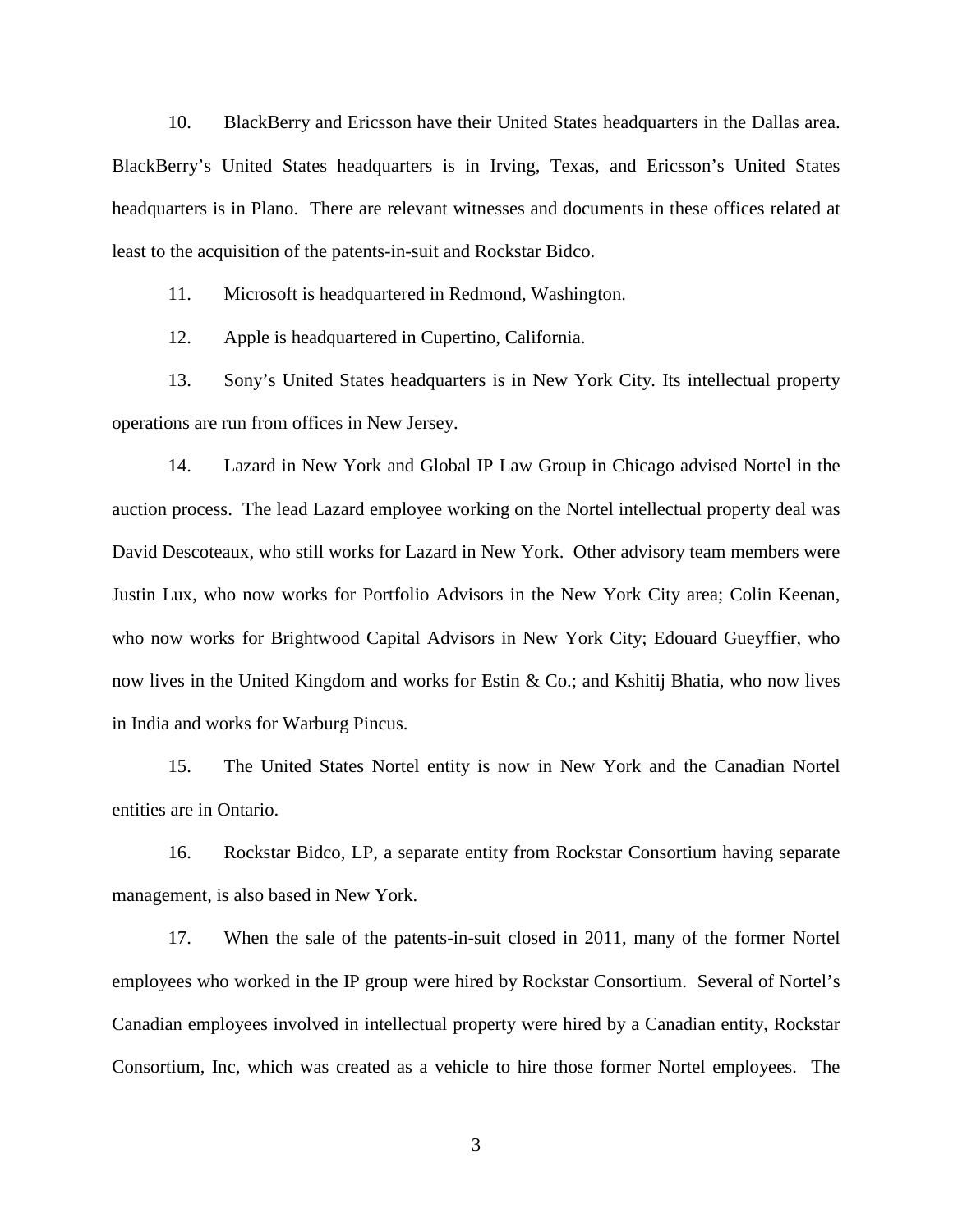Canadian entity entered into a services agreement to provide various intellectual-propertysupport services to Rockstar Consortium.

18. Rockstar Consortium originally conducted operations out of a portion of the former Nortel complex at the Lakeside campus that used to house the Nortel IP group. The company upgraded its facilities in August 2012 when it signed a 7-year lease at its current offices at Legacy Town Center in Plano, Texas, a short drive away from the Lakeside campus. In December 2012 Rockstar Consortium finished the build-out of the new Plano office and completed its move to the new facilities, which are located in the Eastern District of Texas.

19. The current offices are far more attractive and suitable than the former location, and Rockstar Consortium selected them to serve as a fully functional headquarters facility that would attract high-quality employees. The office contains 8,125 square feet, with 10 assigned offices, 2 guest offices, 7 work areas, and 4 conference rooms in addition to storage space.

20. Rockstar Consortium's Plano office is the only office for the company, although some employees work out of their homes in addition to working from offices in the Plano facilities.

21. Rockstar Consortium has 15 full-time employees. 5 employees work full-time from the Plano office, while the others spend significant time there.

22. No employees of Rockstar Consortium live in California.

23. Of the 7 Rockstar Consortium employees who likely have relevant information about this suit, 3 work full-time in the Plano office, 2 live in Pennsylvania (John Veschi and Shival Virmani), 1 lives in Colorado (Chad Hilyard), and 1 currently lives in Florida (Gillian McColgan). The three full-time employees in Plano who likely have relevant knowledge about this suit are myself, Mark Hearn, and Bernard Tiegerman. Mr. Tiegerman has lived in the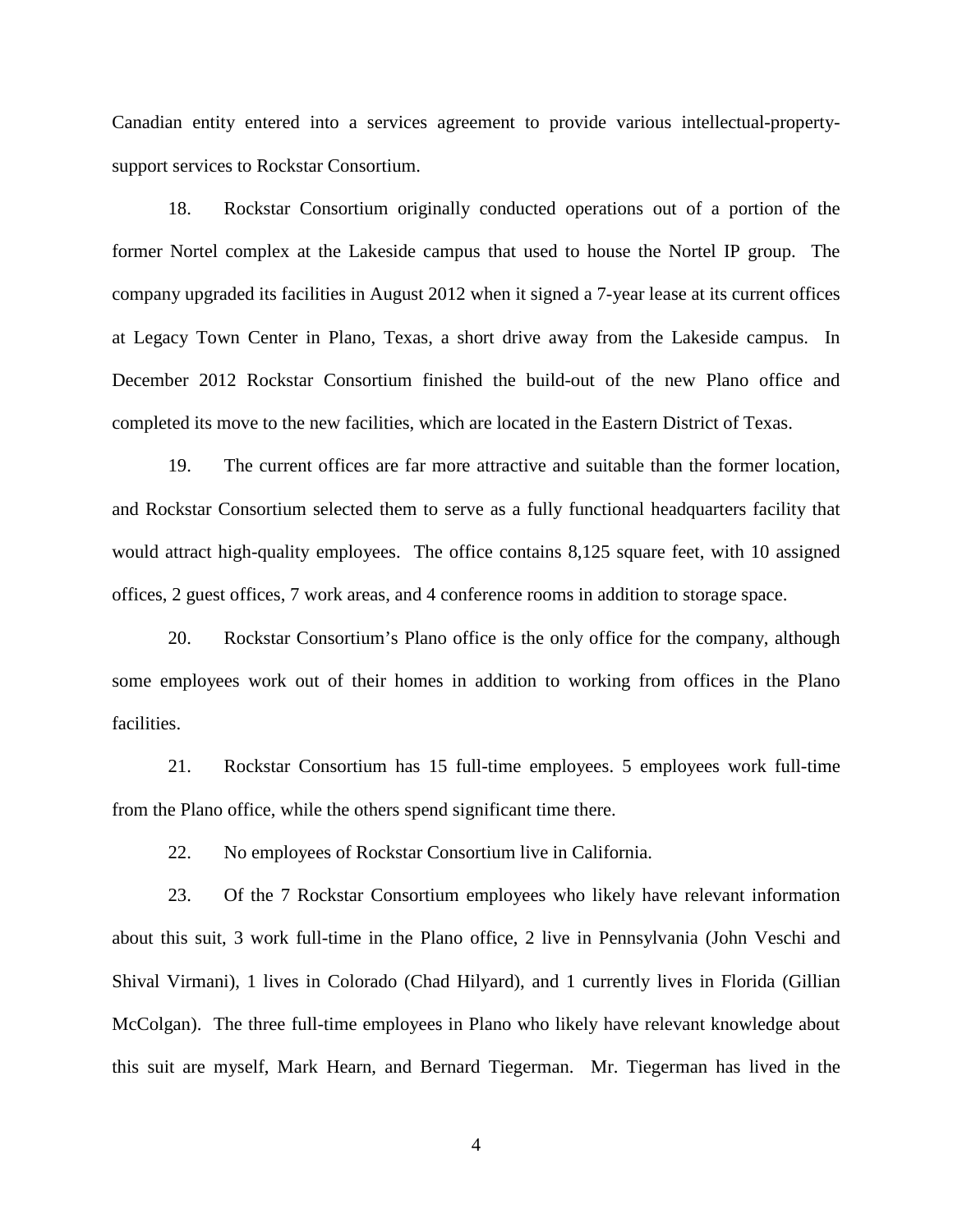Eastern District of Texas since 2000 when he started working for Nortel's Richardson, Texas office. With the exceptions of Messrs. Virmani and Hilyard, all of us formerly were employed by Nortel. I understand that Mr. Hearn has submitted his own declaration discussing his knowledge of facts and circumstances relevant to this suit. The additional 5 employees (Ms. McColgan, Mr. Veschi, Mr. Virmani, Mr. Hilyard, and Mr. Tiegerman) all have relevant info related to damages and monetization, including possible licensing or sale, of the patents-in-suit. At least Mr. Veschi also has relevant knowledge regarding Google's knowledge of the patentsin-suit.

24. The Plano office also contains hard drives from former Nortel and former Rockstar Consortium employees as well as boxes full of hard copy documents pertaining to the licensing history of the patents-in-suit, notes related to prior licensing meetings regarding the patents-in-suit, and internal patent prosecution files for the patents-in-suit.

25. Rockstar Consortium Inc. employs 21 employees in Canada – 19 in its office in Ottawa and 2 in Toronto. These employees routinely travel for work to Plano. Approximately 4 or fewer of these employees have relevant information about the lawsuit. It is significantly easier for these employees to travel from Ontario to the Eastern District of Texas than it is for them to travel to the Northern District of California, because the employees have support facilities in Texas, they are well-acquainted with the flights, airports, and routes involved in the commute, and they are familiar with the E.D. Tex. region by virtue of their routine travel there.

26. NetStar is an exclusive licensee of the patents-in-suit. NetStar is a subsidiary of Rockstar Consortium. NetStar is based in Plano but has no employees who are not also employees of Rockstar Consortium.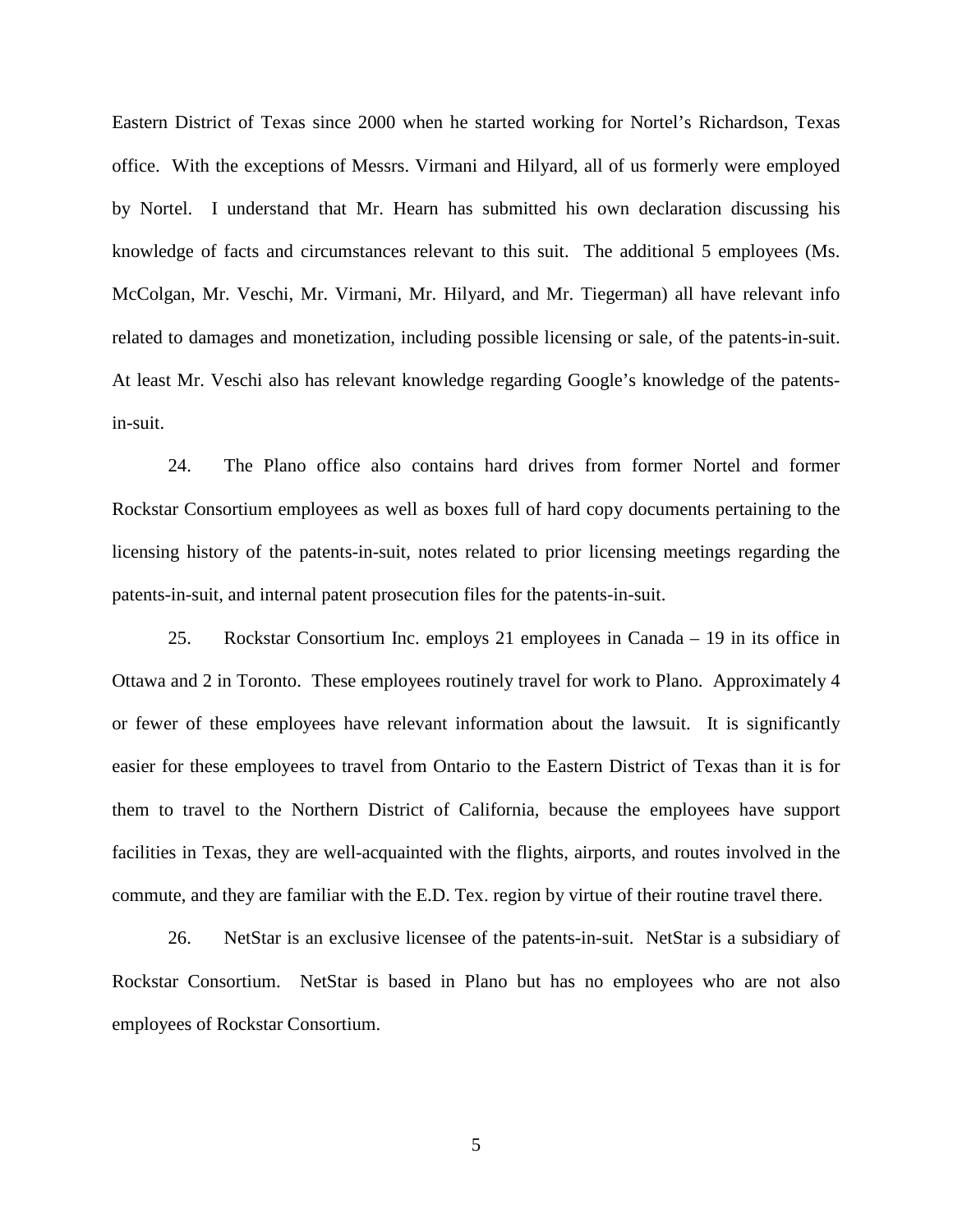27. Willing third-party witnesses in this suit include Richard Weiss, former Deputy Intellectual Property Counsel for Nortel, and Bruce Garlick, who was the prosecuting attorney for the patents-in-suit. In addition, the inventors of the patents-in-suit should be contacted through counsel.

28. Other cases filed by Rockstar Consortium in the Eastern District of Texas, including Case Nos. 2:13-cv-894, 895, 896, 898, 899, 900, and 901, as well as cases filed by Constellation Technologies, a subsidiary of Rockstar Consortium, including Case Nos. 2: 13-cv-1079 and 1080, will share facts with this case. Although the concurrently filed suits involve -different patents, all involve common facts related to the circumstances of the auction and the corporate structure of Rockstar and its subsidiaries and affiliated companies.

I declare under the penalty of perjury that the foregoing is true and correct.

Signed this 20th day of February, 2014, at Plano, Toxas.

towy Donald Powers